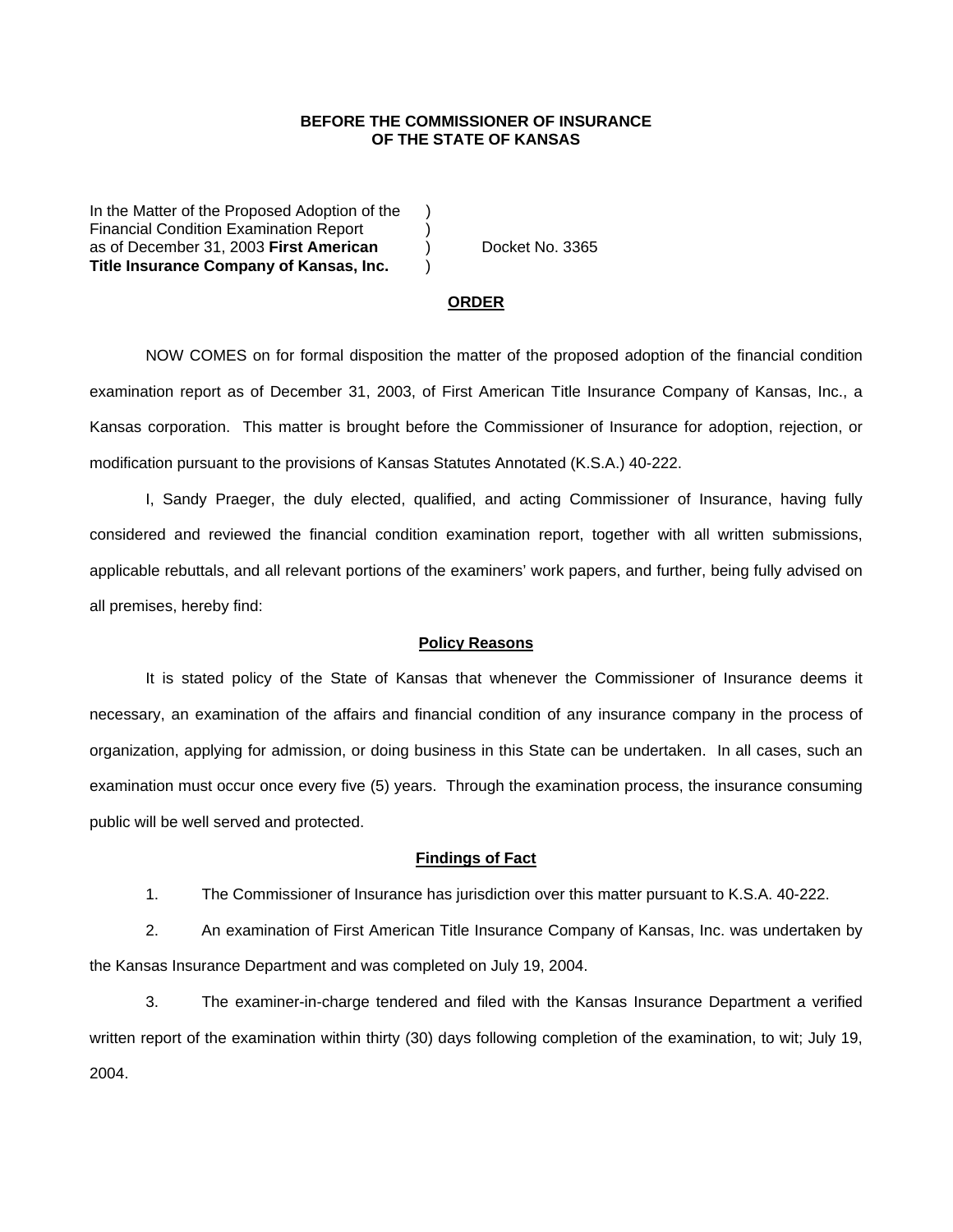4. Following receipt of the verified report, the Kansas Insurance Department transmitted the report to First American Title Insurance Company of Kansas, Inc. on July 23, 2004, with a duly executed notice advising the company of its opportunity to prepare and submit to the Kansas Insurance Department a written submission or rebuttal with respect to any and all matters contained in the report. First American Title Insurance Company of Kansas, Inc. was further advised that any written submission or rebuttal needed to be filed with the Kansas Insurance Department no later than thirty (30) days after receipt of the verified report.

 5. First American Title Insurance Company of Kansas, Inc. filed a written rebuttal of the verified report on August 16, 2004.

 6. The Kansas Insurance Department transmitted the revised report to First American Title Insurance Company of Kansas, Inc. on August 17, 2004, with a duly executed notice advising the company of its opportunity to prepare and submit to the Kansas Insurance Department a written submission or rebuttal with respect to any and all matters contained in the report. First American Title Insurance Company of Kansas, Inc. was further advised that any written submission or rebuttal needed to be filed with the Kansas Insurance Department no later than thirty (30) days after receipt of the verified report.

 7. First American Title Insurance Company of Kansas, Inc. filed a written acceptance of the verified report on August 26, 2004.

 8. Based upon the written submission tendered by First American Title Insurance Company of Kansas, Inc., the company took no exceptions to matters contained in the verified report.

 9. Within thirty (30) days of the end of the time period allowed for written submission or rebuttal, the Commissioner of Insurance fully reviewed the report, together with all written submissions and rebuttals provided by First American Title Insurance Company of Kansas, Inc.. The Commissioner of Insurance further reviewed all relevant workpapers.

 10. No other written submissions or rebuttals were submitted by First American Title Insurance Company of Kansas, Inc..

#### **Conclusion of Law**

11. K.S.A. 40-222(k)(2) provides:

"Within 30 days of the end of the period allowed for the receipt of written submissions or rebuttals, the commissioner shall fully consider and review the report, together with any written submissions or rebuttals and any relevant portions of the examiners workpapers and enter an order: